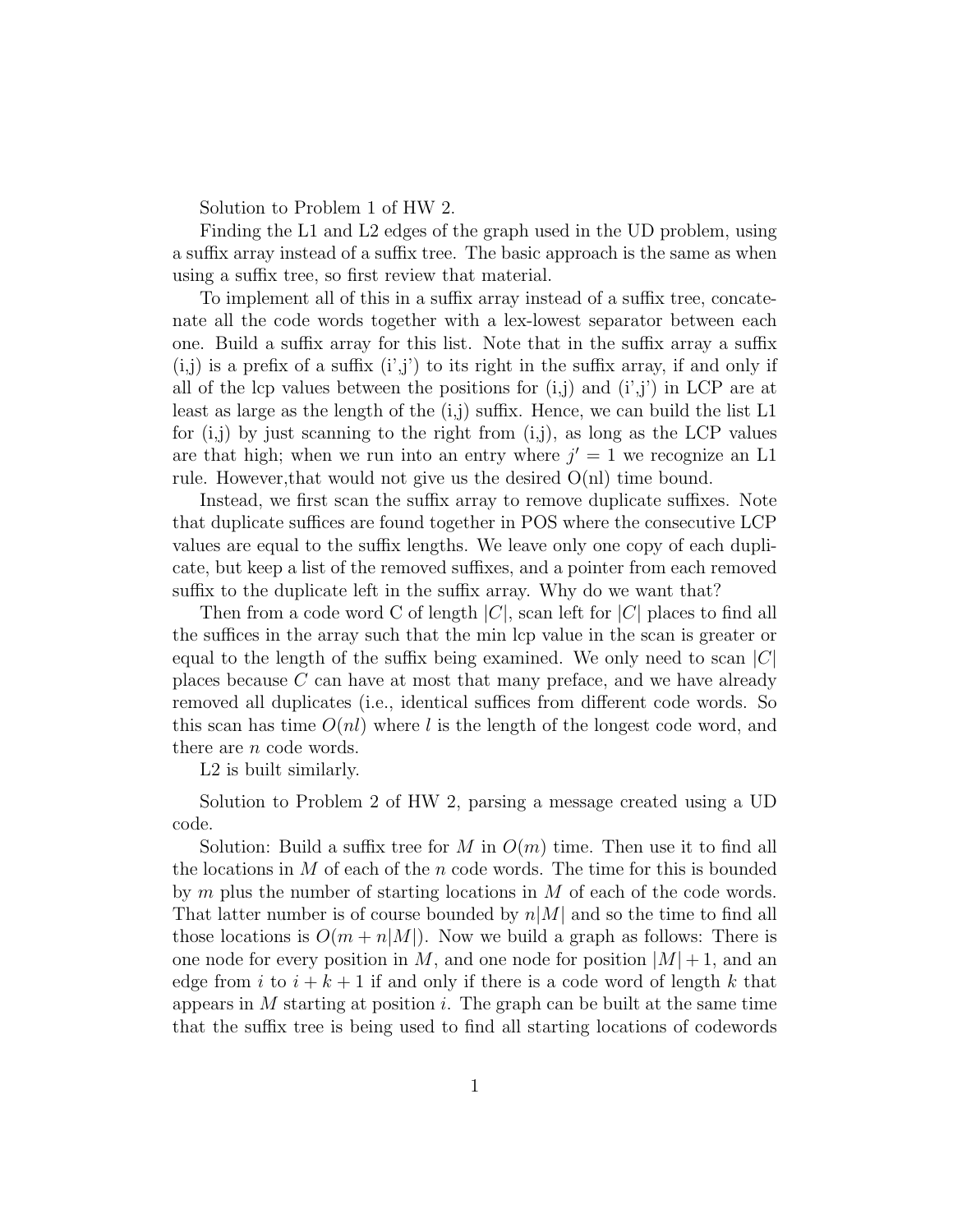in  $M$ , and the time to build the graph is the same as the time to find all the occurrences. Now since  $M$  is UD, the graph should contain exactly one path from node 1 to node  $|M|+1$ , and that path specifies the unique parse of M.

Another approach that works is to do a branching search, building a search tree, trying to match a growing prefix of M to a concatenation of codewords. So each node in the search tree corresponds to some concatenation of codewords. When the search fails at some node, because the next character in M does not match the codeword being examined, iteratively back up to the preceding node, until a new match from that branch is possible. This branching search is clearly correct, and will find a parse of M (and assuming  $C$  is UD, it will be the only parse). But why doesn't this approach take exponential time? A naive analysis would give  $O(n^{\frac{n|M|}{m}})$ . In fact, the time bound is within the desired time bound for the following reason. Consider a position i in M such that the prefix of M ending at position i can be written as the concatenation of codewords. So that prefix corresponds to a path in the search tree ending at a node in the search tree. We associate that node with the index  $i$ . No other node in the search tree can also be associated with index  $i$ , for then there would be two different parses of some message (that prefix of  $M$ ), contradicting the assumption that  $C$  is UD. Hence the search tree can have only  $|M|$  branching nodes, and each node has branching factor at most n, so the tree has size  $O(n|M|)$ , and the desired bound holds.

Another approach that does not work was given by several people. A number of people gave an answer where they implicitly or explicitly assumed that because the code is UD, the parse of a message  $M$  could be found myopically, left to right. That is, if some concatenation of code words matched a prefix of  $M$ , than those codewords must be part of the correct, unique, parse of all of M. That leads to a simple algorithm using suffix trees (which in fact would run in  $O(m + M)$  time), but the assumption is incorrect. For example  $C = \{a, ab, ba\}$  and  $M = abba$ . The unique parse of M is ab, ba, but the codeword  $\{a\}$  matches a prefix of M.

Solution to Problem 4 of HW 2

Below we refer to the original linear-time solution (that we studied in class) as Lukas's solution.

4a) Build a suffix tree T for all the K strings in the input set, and do a lexicographic depth-first search to order the leaves of the suffix tree. This also builds suffix array for all positions in all the K strings. Now scan the full suffix array left to right to pull out K suffix arrays, one for each of the K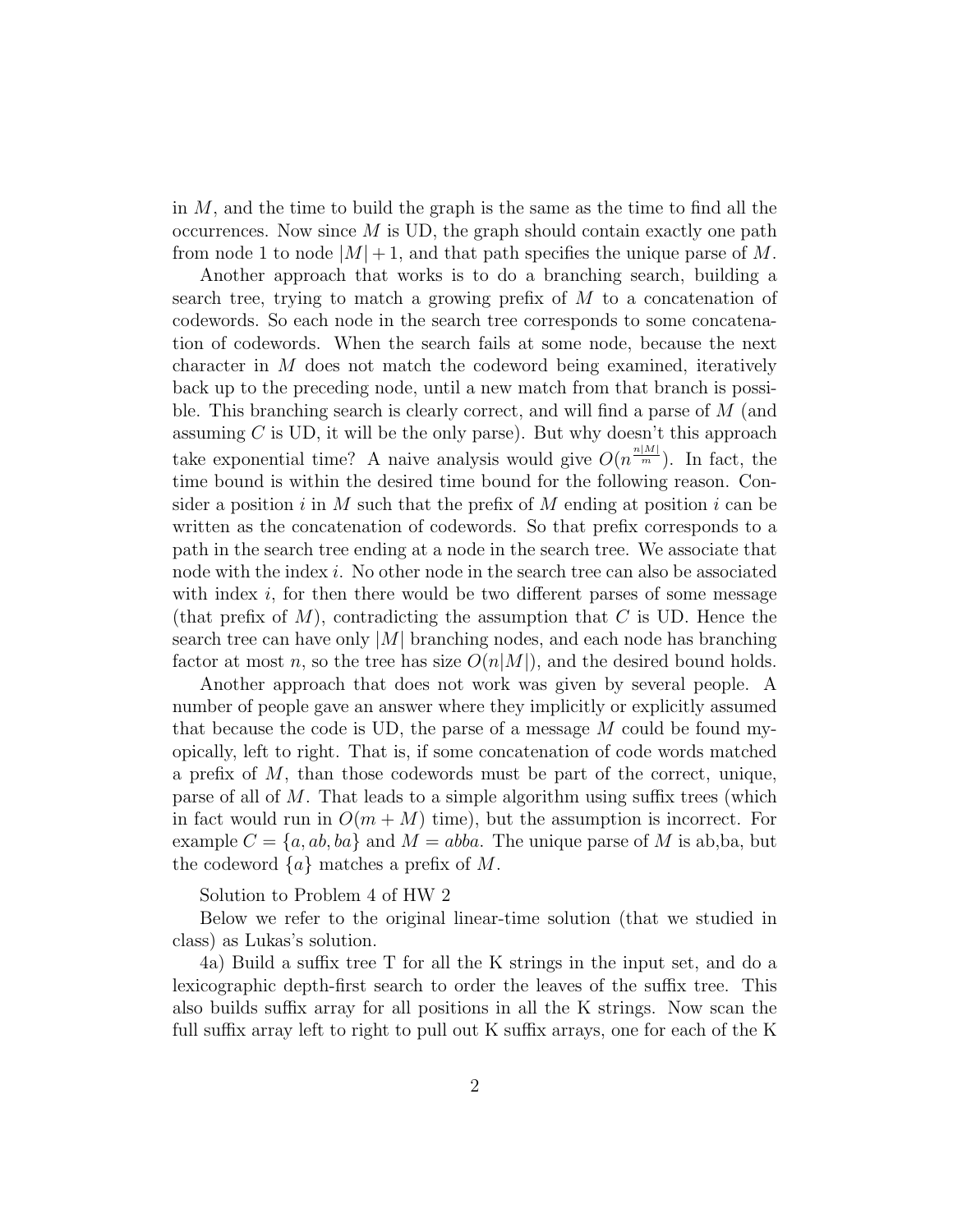strings in the input set. Now for each of these K suffix arrays, use the lineartime LCP algorithm to find the LCP array for each string in the input set. Note that for any input string, the LCA depths that Lukas's solution needs are precisely the LCP values now in the LCP array for that string. However, the LCA algorithm actually identifies the node in the suffix tree that is the least common ancestor of the neighboring elements in a suffix array, and the LCP array only gives the depth of that node. Moreover, Lukas's solution needs to know that LCA node in order to put the U values there. So, we still have the detail of how to find those LCA nodes in linear time without using a general LCA algorithm. Here is one solution.

Each leaf represents a suffix in a specific string, and there is an LCP value for each leaf which does not correspond to the lexicographically least suffix (leftmost leaf) in its associated string. We record the LCP value at that leaf. Suppose the re corded LCP value at leaf i is q, meaning that the LCA of i and pred(i) is at depth q on the path from the root of the suffix tree to leaf i. The dept h here means the number of characters on the path. The algorithm will keep a vector V of size n, initialized to all zero entries. The algorithm will do a depth-first-traversal of the suffix tree, and whenever a leaf is encountered with LCP value of q, entry  $V(q)$  will get incremented by one. Then whenever the depth-first-traversal backs up from an internal node v of depth q, it sets  $U(v) = V(q)$ , and then sets  $V(q)$  to zero. This clearly take O(n) time over the entire depth-first-traversal.

The rest of the algorithm is the same as in Lukas's solution.

4b) Given the solution to 4a) this part is trivial since we only used the suffix tree to obtain the suffix array in linear time, and that can be done without need for a suffix tree.

Solution to Problem 5 of HW 2:

Use a suffix array and the LCP array to find the longest common substring of two strings in linear time.

Answer: Again, it is assumed that the time bound should be as good as for suffix trees, so in linear time. For the two strings A and B, build a suffix array SA and LCP array for A\$B. Then look for adjacent entries in SA which represent suffixes from different strings (A followed by B, or B followed by A), and over all of such pairs, find the one with the largest LCP value. The point is that if the length of the longest common substring in A and B is k, then there should be two adjacent entries in SA with LCP value of k, where one comes from A and the other comes from B. Note that the largest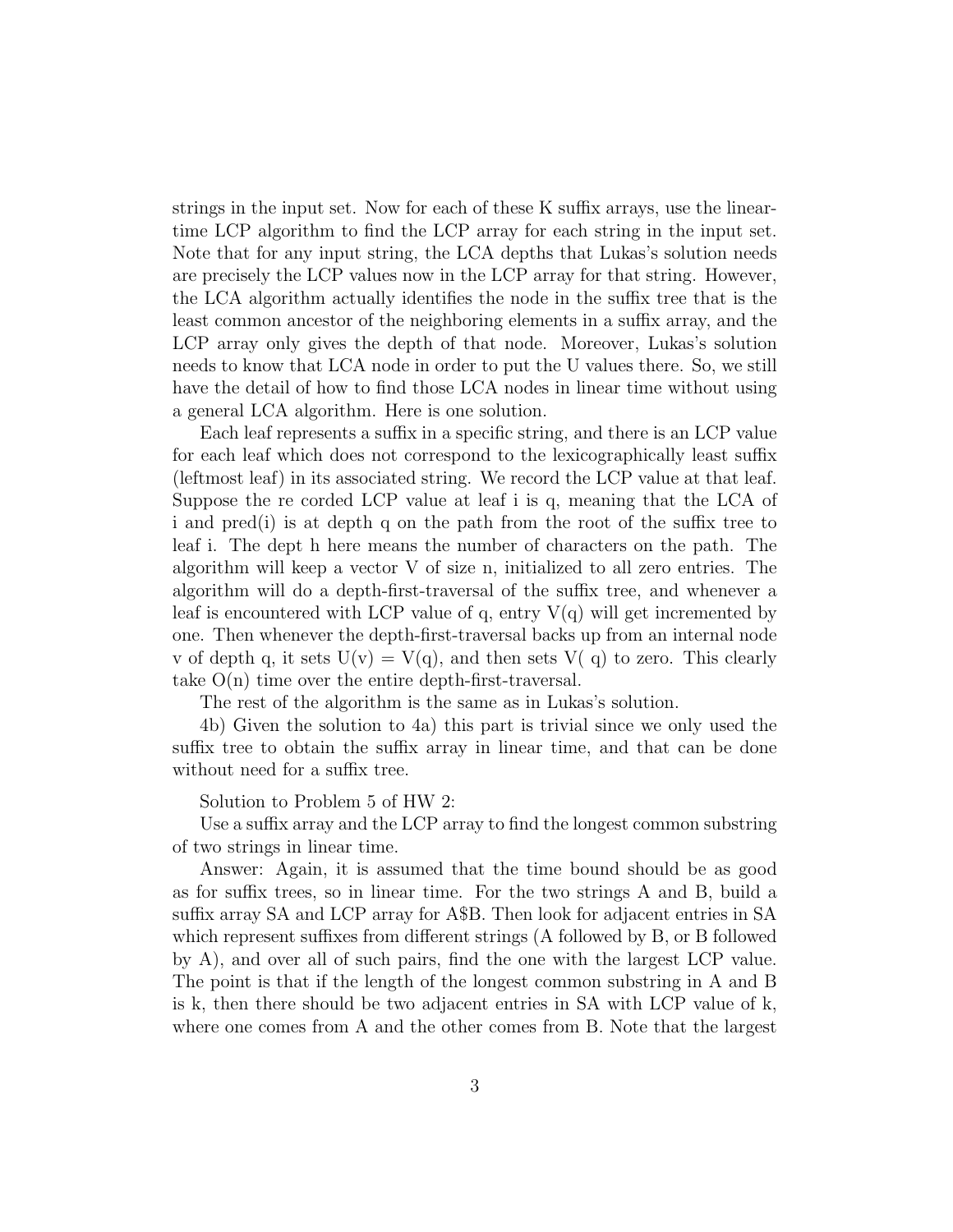LCP value might be larger than k, but that corresponds to a longer common substring in a single string. Note also, that it is not necessarilly true that if suffix i in A and suffix j in B have common length k, which is the length of the longest common substring, then i and j will be adjacent in SA. But, there will be such an adjacent pair.

Solution to Problem 6 of HW 2: Give a short sketch of how to construct a suffix tree for a string S from a suffix array for S and the LCP array for S. The algorithm should run in  $O(n)$  time.

Answer: Several people said that each suffix could be added into the tree in constant time. I don't see that, but I could be missing something. The analysis below gives  $O(n)$  time amortized over the entire algorithm, but not constant time for each suffix.

We will process the suffix array  $SA$  in order, from  $i = 1$  to n, adding in the suffix  $SA[i]$  to the suffix tree. Consider adding in  $SA[i+1]$  after  $SA[i]$ has been added in. We know exactly how many characters these two suffixes agree on. That number, say  $h$ , is given in the LCP array (either LCP[i] or  $LCP[i+1]$  depending on ones convention - my notes and the other notes were not consistent - but no matter for the conceptual algorithm - this isn't a programming course). So we can walk up the growing tree from the leaf from  $SA[i]$  until the string depth from the root is exactly h. At that point we spawn off a new edge and leaf node labeled  $SA[i+1]$ . If the h point was inside an edge, we also break that edge by inserting a new node and writing the correct edge labels on the two incident edges (removing the old edge label). We walk by moving from node to node, knowning how long  $SA[i]$  is, and how many characters are on each edge. The algorithm is clearly correct, but it does not look like it runs in linear time because for any j the walk up the tree may visit many nodes. So we need some argument to bound the time for the walks.

Consider again the walk from  $SA[i]$  to the point where it branches to  $SA[i+1]$ , at a node u (which might be created during the insertion of  $SA[i+1]$ . That walk might have traversed many nodes. The key point is that none of those nodes will ever be visited again, while inserting any  $SA[j]$  for  $j > i+1$ . To see this, note that since  $SA[i]$  is lexicographically less than  $SA[i+i]$  and the two strings agree down to node  $u$ , the first character on the edge from  $u$ on the path to  $SA[i]$  must be lexicographically less than the first character on the edge from u to  $SA[i+1]$ . So in the final suffix tree, every leaf reached from u by taking the edge on the path to  $SA[i]$  must represent a suffix that